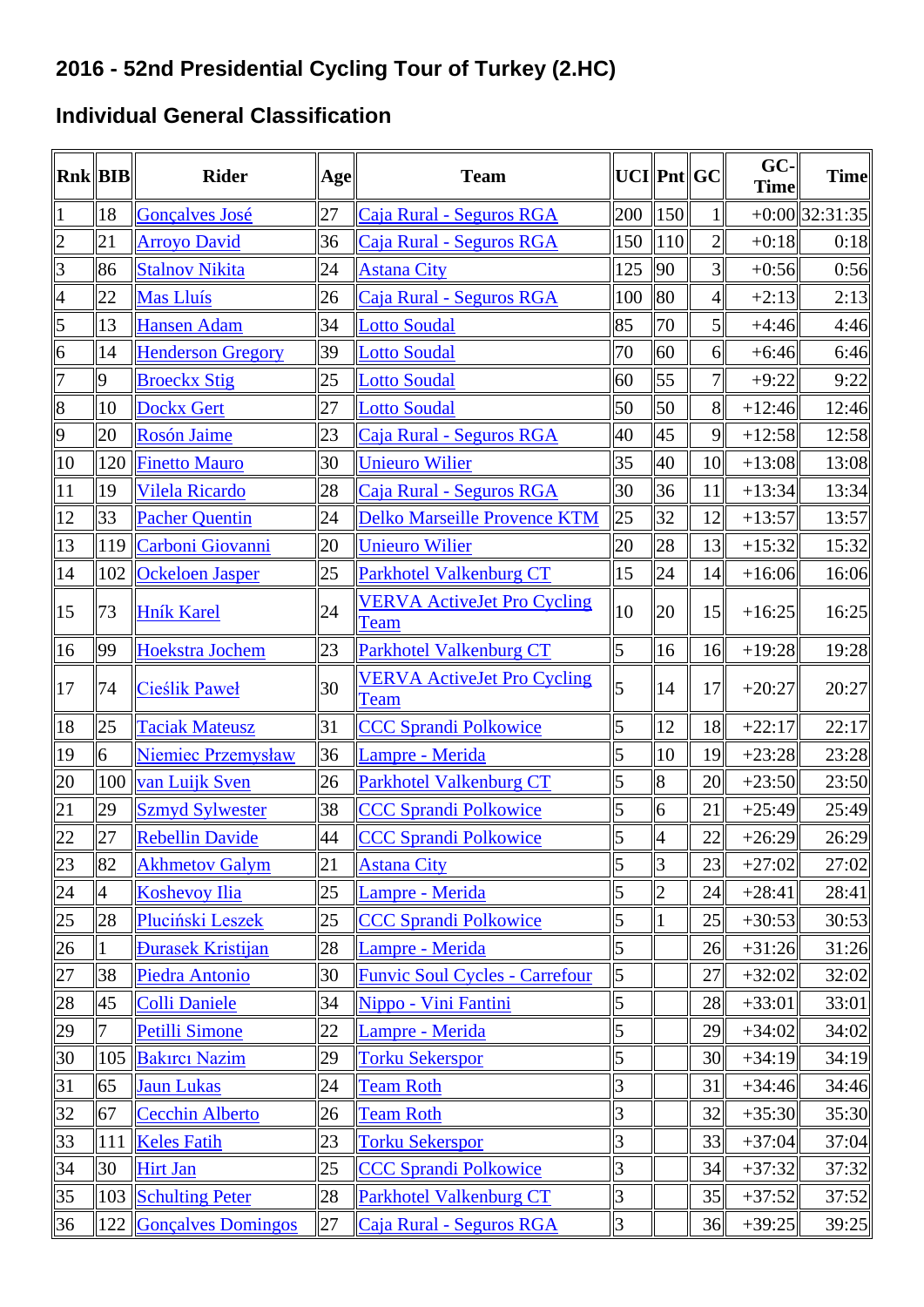|    | Rnk    BIB | <b>Rider</b>                | Age | <b>Team</b>                                       | $UCI$   Pnt  GC |    | GC-<br><b>Time</b> | <b>Time</b> |
|----|------------|-----------------------------|-----|---------------------------------------------------|-----------------|----|--------------------|-------------|
| 37 | 62         | <b>Belda David</b>          | 33  | <b>Team Roth</b>                                  | 3               | 37 | $+41:04$           | 41:04       |
| 38 |            | 110 Örken Ahmet             | 23  | <b>Torku Sekerspor</b>                            | 3               | 38 | $+41:26$           | 41:26       |
| 39 | 76         | <b>Lukševics Viesturs</b>   | 29  | Alpha Baltic - Maratoni.lv                        | 3               | 39 | $+43:22$           | 43:22       |
| 40 | 3          | <b>Ferrari Roberto</b>      | 33  | Lampre - Merida                                   | 3               | 40 | $+45:20$           | 45:20       |
| 41 | 16         | <b>Boeckmans Kris</b>       | 29  | <b>Lotto Soudal</b>                               |                 | 41 | $+46:50$           | 46:50       |
| 42 | 26         | <b>Mihaylov Nikolay</b>     | 28  | <b>CCC Sprandi Polkowice</b>                      |                 | 42 | $+47:32$           | 47:32       |
| 43 | 34         | <b>Laborie Christophe</b>   | 29  | <b>Delko Marseille Provence KTM</b>               |                 | 43 | $+48:48$           | 48:48       |
| 44 | 72         | Podlaski Michal             | 27  | <b>VERVA ActiveJet Pro Cycling</b><br><b>Team</b> |                 | 44 | $+50:39$           | 50:39       |
| 45 | 46         | <b>Grosu Eduard Michael</b> | 23  | Nippo - Vini Fantini                              |                 | 45 | $+51:21$           | 51:21       |
| 46 |            | 104 Zanotti Marco           | 27  | <b>Parkhotel Valkenburg CT</b>                    |                 | 46 | $+52:15$           | 52:15       |
| 47 | 95         | <b>Hrinkow Dominik</b>      | 27  | <b>Team Hrinkow Advarics</b><br>Cycleang          |                 | 47 | $+52:28$           | 52:28       |
| 48 | 11         | <b>Frison Frederik</b>      | 23  | <b>Lotto Soudal</b>                               |                 | 48 | $+52:31$           | 52:31       |
| 49 |            | 116 Malaguti Alessandro     | 28  | <b>Unieuro Wilier</b>                             |                 | 49 | $+52:35$           | 52:35       |
| 50 | 36         | Di Grégorio Rémy            | 30  | Delko Marseille Provence KTM                      |                 | 50 | $+53:45$           | 53:45       |
| 51 | 50         | <b>Stacchiotti Riccardo</b> | 24  | Nippo - Vini Fantini                              |                 | 51 | $+54:30$           | 54:30       |
| 52 | 5          | Modolo Sacha                | 28  | Lampre - Merida                                   |                 | 52 | $+54:34$           | 54:34       |
| 53 | 59         | <b>Tedeschi Mirko</b>       | 27  | <b>Wilier - Southeast</b>                         |                 | 53 | $+55:21$           | 55:21       |
| 54 | 107        | Samli Ferit                 | 22  | <b>Torku Sekerspor</b>                            |                 | 54 | $+56:13$           | 56:13       |
| 55 | 87         | <b>Chsherbinin Yuriy</b>    | 20  | <b>Astana City</b>                                |                 | 55 | $+56:15$           | 56:15       |
| 56 | 35         | <b>Galta Fredrik Strand</b> | 23  | Delko Marseille Provence KTM                      |                 | 56 | $+56:17$           | 56:17       |
| 57 | 83         | <b>Kuzmin Anton</b>         | 19  | <b>Astana City</b>                                |                 | 57 | $+56:40$           | 56:40       |
| 58 | 54         | <b>Bertazzo Liam</b>        | 24  | <b>Wilier - Southeast</b>                         |                 | 58 | $+56:48$           | 56:48       |
| 59 | 53         | <b>Belletti Manuel</b>      | 30  | <b>Wilier - Southeast</b>                         |                 | 59 | $+57:26$           | 57:26       |
| 60 | 58         | <b>Zhupa Eugert</b>         | 26  | <b>Wilier - Southeast</b>                         |                 | 60 | $+57:27$           | 57:27       |
| 61 | 109        | <b>Akdilek Ahmet</b>        | 28  | <b>Torku Sekerspor</b>                            |                 | 61 | $+57:43$           | 57:43       |
| 62 | 77         | <b>Smirnovs Andris</b>      | 26  | Alpha Baltic - Maratoni.lv                        |                 | 62 | $+58:15$           | 58:15       |
| 63 | 96         | <b>Meier Alexander</b>      | 24  | <b>Team Hrinkow Advarics</b><br>Cycleang          |                 |    | $63 + 1:00:36$     | 1:00:36     |
| 64 | 68         | <b>Toffali Nicola</b>       | 23  | <b>Team Roth</b>                                  |                 |    | $64$   +1:01:37    | 1:01:37     |
| 65 | 31         | Samoilau Branislau          | 30  | <b>CCC Sprandi Polkowice</b>                      |                 |    | $65$   +1:02:49    | 1:02:49     |
| 66 | 32         | <b>Diaz Daniel</b>          | 26  | Delko Marseille Provence KTM                      |                 |    | $66$   +1:02:51    | 1:02:51     |
| 67 | 24         | <b>Stepniak Grzegorz</b>    | 27  | <b>CCC Sprandi Polkowice</b>                      |                 |    | $67$   +1:04:27    | 1:04:27     |
| 68 | 114        | <b>Ravanelli Simone</b>     | 20  | <b>Unieuro Wilier</b>                             |                 |    | $68$   +1:05:55    | 1:05:55     |
| 69 | 108        | <b>Atalay Muhammed</b>      | 26  | <b>Torku Sekerspor</b>                            |                 |    | $69$   + 1:06:00   | 1:06:00     |
| 70 | 39         | <b>Urtasun Pablo</b>        | 36  | <b>Funvic Soul Cycles - Carrefour</b>             |                 |    | $70+1:06:38$       | 1:06:38     |
| 71 | 57         | Mareczko Jakub              | 22  | <b>Wilier - Southeast</b>                         |                 |    | $71$   +1:07:02    | 1:07:02     |
| 72 | 88         | <b>Galeyev Vadim</b>        | 24  | <b>Astana City</b>                                |                 |    | $72$   +1:07:08    | 1:07:08     |
| 73 | 61         | <b>Baldo Nicolas</b>        | 31  | <b>Team Roth</b>                                  |                 |    | $73$   +1:10:51    | 1:10:51     |
| 74 | 118        | <b>Salvador Enrico</b>      | 21  | <b>Unieuro Wilier</b>                             |                 |    | $74$   +1:11:59    | 1:11:59     |
| 75 | 94         | Hammerschmid                | 20  | <b>Team Hrinkow Advarics</b>                      |                 |    | $75$   +1:12:18    | 1:12:18     |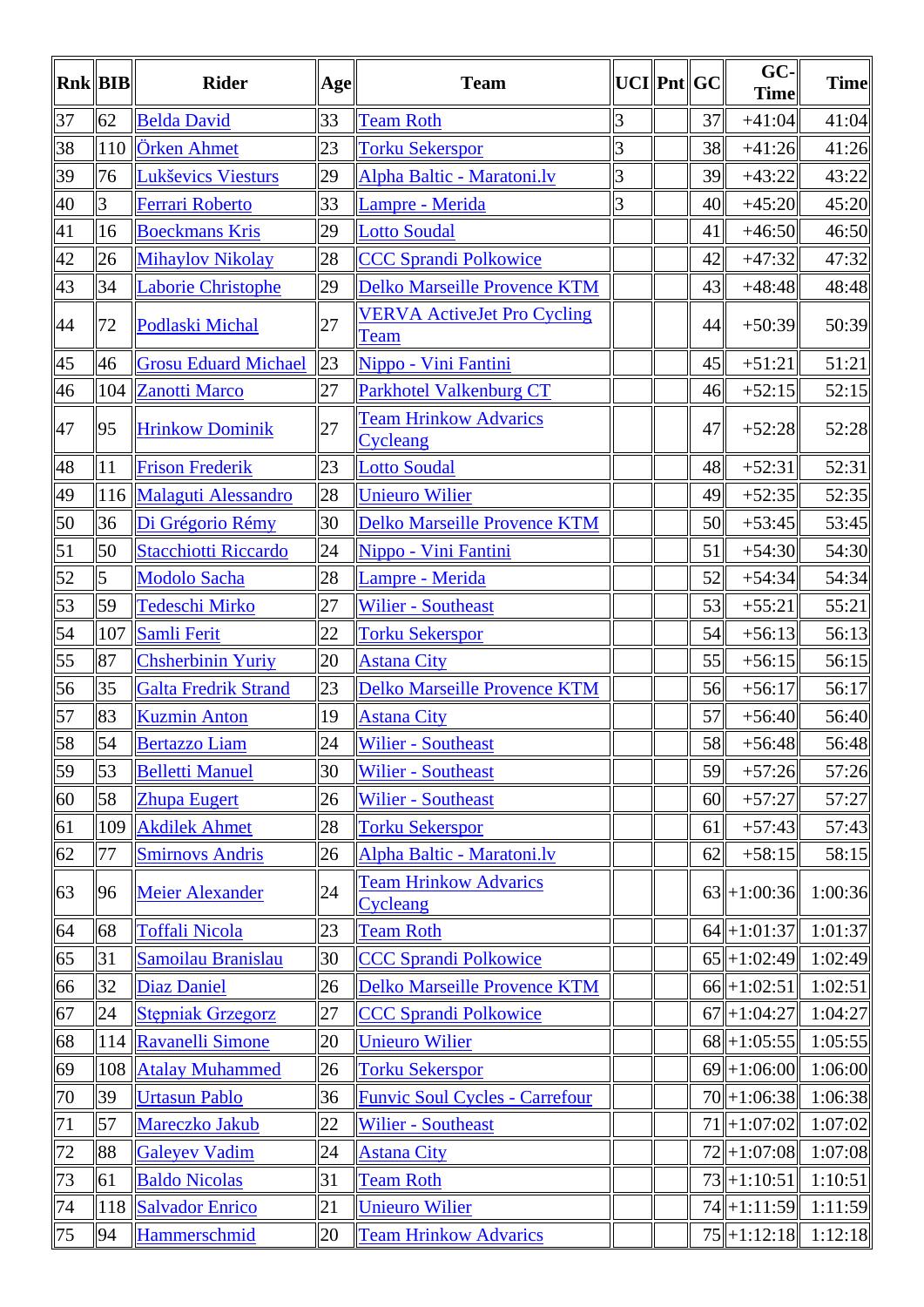|    | Rnk  BIB | <b>Rider</b>               | Age | <b>Team</b>                              |  | $UCI$   Pnt  GC | GC-<br><b>Time</b>                     | <b>Time</b> |
|----|----------|----------------------------|-----|------------------------------------------|--|-----------------|----------------------------------------|-------------|
|    |          | Raphael                    |     | Cycleang                                 |  |                 |                                        |             |
| 76 | 49       | Ishibashi Manabu           | 23  | Nippo - Vini Fantini                     |  |                 | 76 + 1:12:36 1:12:36                   |             |
| 77 | 66       | <b>Stüssi Colin</b>        | 22  | <b>Team Roth</b>                         |  |                 | $77$   +1:13:15                        | 1:13:15     |
| 78 | 92       | <b>Gaugl Florian</b>       | 25  | <b>Team Hrinkow Advarics</b><br>Cycleang |  |                 | 78 + 1:13:56 1:13:56                   |             |
| 79 | 51       | <b>Viola Antonio</b>       | 24  | Nippo - Vini Fantini                     |  |                 | $79$   +1:16:06   1:16:06              |             |
| 80 | 55       | <b>Draperi Matteo</b>      | 25  | <b>Wilier - Southeast</b>                |  |                 | $\ 80\ +1:16:48$ 1:16:48               |             |
| 81 | 43       | de Souza Almeida<br>André  | 23  | <b>Funvic Soul Cycles - Carrefour</b>    |  |                 | $81 \rightarrow 1:21:10 \quad 1:21:10$ |             |
| 82 | 89       | <b>Satlikov Maxim</b>      | 19  | <b>Astana City</b>                       |  |                 | $82$   +1:22:01                        | 1:22:01     |
| 83 | 63       | <b>Janorschke Grischa</b>  | 28  | <b>Team Roth</b>                         |  |                 | $83$   +1:24:15                        | 1:24:15     |
| 84 |          | 115 Pedretti Giovanni      | 19  | Unieuro Wilier                           |  |                 | $84$   +1:25:19   1:25:19              |             |
| 85 | 52       | Kuboki Kazushige           | 26  | Nippo - Vini Fantini                     |  |                 | $85$   +1:28:51                        | 1:28:51     |
| 86 |          | 113 Molteni Marco          | 19  | <b>Unieuro Wilier</b>                    |  |                 | $86$   +1:31:50                        | 1:31:50     |
| 87 | 93       | <b>Graf Andreas</b>        | 30  | <b>Team Hrinkow Advarics</b><br>Cycleang |  |                 | $\ 87\ +1:33:11\ $                     | 1:33:11     |
| 88 | 84       | <b>Kulimbetov Nurbolat</b> | 23  | <b>Astana City</b>                       |  |                 | $88$   +1:36:27                        | 1:36:27     |
| 89 | 41       | <b>Chamorro Francisco</b>  | 34  | <b>Funvic Soul Cycles - Carrefour</b>    |  |                 | $89$   +1:36:34                        | 1:36:34     |
| 90 | 78       | <b>Sergis Kaspars</b>      | 23  | Alpha Baltic - Maratoni.lv               |  |                 | $90$   +1:36:50   1:36:50              |             |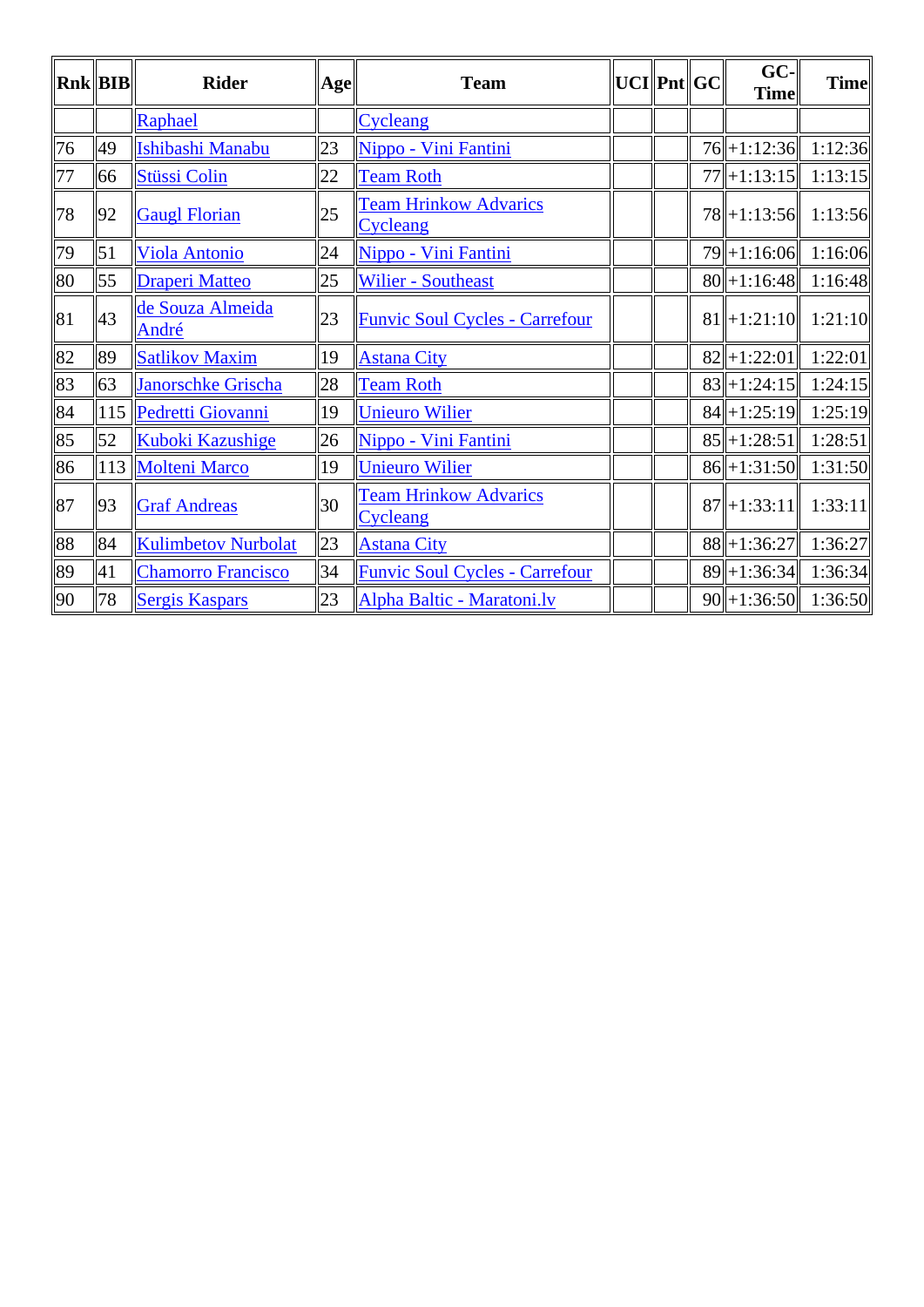#### **Teams Classification (Overall)**

| Rnk            | <b>BIB</b> | Team                                    | GC | <b>GC-Time</b> | <b>Time</b> |
|----------------|------------|-----------------------------------------|----|----------------|-------------|
|                |            | Caja Rural - Seguros RGA                |    | $+ - 32:31:35$ | 97:34:28    |
| $\overline{2}$ |            | <b>Lotto Soudal</b>                     |    | $+ - 32:31:35$ | 15:47       |
| 3              |            | Lampre - Merida                         |    | $+ - 32:31:35$ | 37:22       |
| $\overline{4}$ |            | <b>Astana City</b>                      |    | $+ - 32:31:35$ | 44:54       |
| 5              |            | Parkhotel Valkenburg CT                 |    | $+ - 32:31:35$ | 45:29       |
| $\overline{6}$ |            | <b>CCC Sprandi Polkowice</b>            |    | $+ - 32:31:35$ | 1:00:45     |
| $\overline{7}$ |            | <b>Unieuro Wilier</b>                   |    | $+ - 32:31:35$ | 1:01:08     |
| $\overline{8}$ |            | <b>Team Roth</b>                        |    | $+ - 32:31:35$ | 1:10:36     |
| 9              |            | <b>VERVA ActiveJet Pro Cycling Team</b> |    | $+ - 32:31:35$ | 1:14:14     |
| 10             |            | Delko Marseille Provence KTM            |    | $+ - 32:31:35$ | 1:18:29     |
| 11             |            | <b>Torku Sekerspor</b>                  |    | $+ - 32:31:35$ | 1:19:34     |
| 12             |            | Nippo - Vini Fantini                    |    | $+ - 32:31:35$ | 2:03:39     |
| 13             |            | <b>Wilier - Southeast</b>               |    | $+ - 32:31:35$ | 2:13:45     |
| 14             |            | <b>Funvic Soul Cycles - Carrefour</b>   |    | $+ - 32:31:35$ | 2:53:04     |
| 15             |            | <b>Team Hrinkow Advarics Cycleang</b>   |    | $+ - 32:31:35$ | 3:01:13     |
| 16             |            | Alpha Baltic - Maratoni.lv              |    | $+ - 32:31:35$ | 3:08:28     |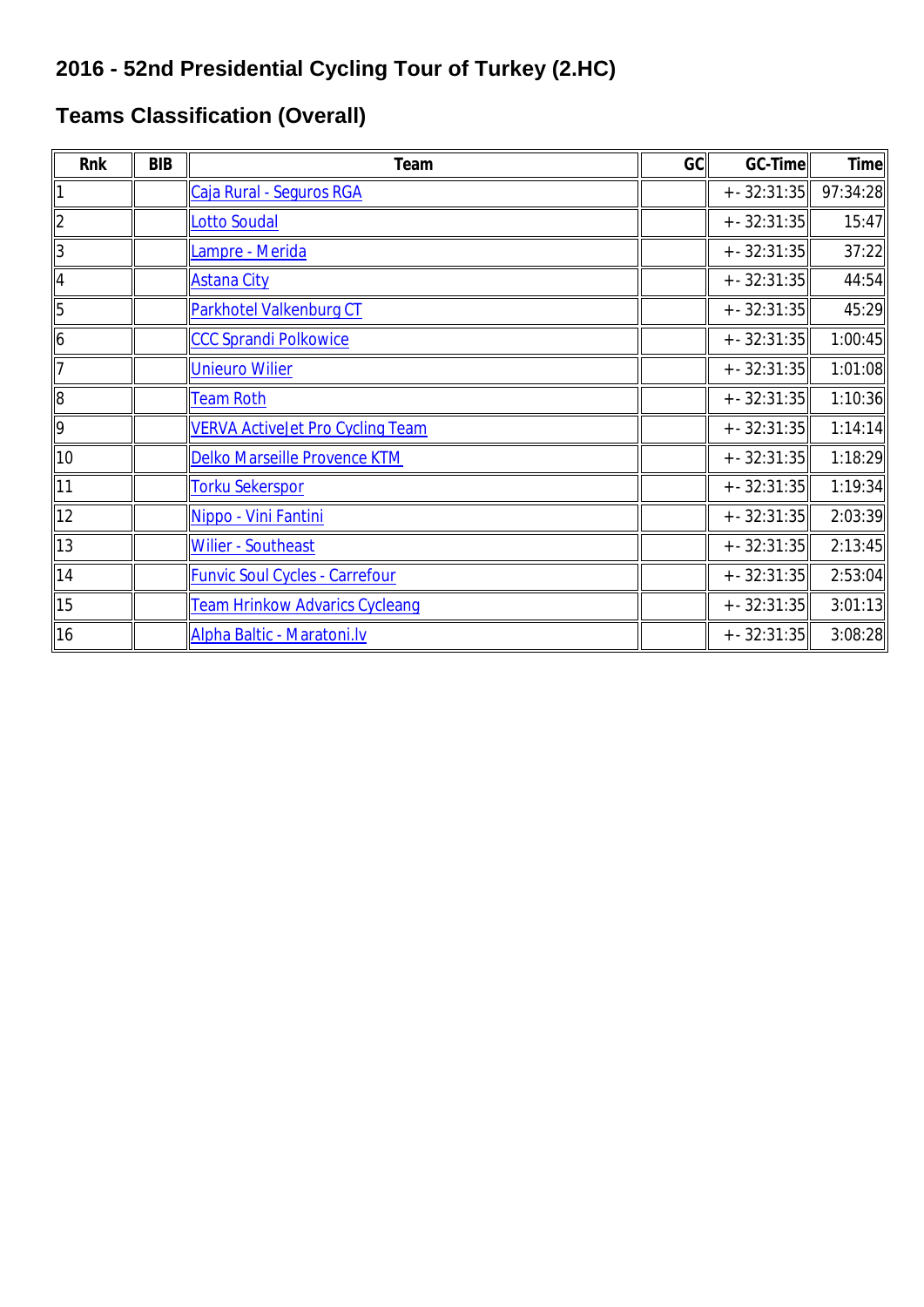#### **Sprint Points Classification**

| Rnk            | <b>BIB</b>     | Rider                       | Age | Team                                    | Pnt |
|----------------|----------------|-----------------------------|-----|-----------------------------------------|-----|
| 1              | 53             | <b>Belletti Manuel</b>      | 30  | <b>Wilier - Southeast</b>               | 62  |
| $\overline{2}$ | 45             | <b>Colli Daniele</b>        | 34  | Nippo - Vini Fantini                    | 56  |
| 3              | 5              | <b>Modolo Sacha</b>         | 28  | Lampre - Merida                         | 54  |
| 4              | 24             | <b>Stepniak Grzegorz</b>    | 27  | <b>CCC Sprandi Polkowice</b>            | 47  |
| 5              | 104            | Zanotti Marco               | 27  | Parkhotel Valkenburg CT                 | 46  |
| 6              | 67             | <b>Cecchin Alberto</b>      | 26  | <b>Team Roth</b>                        | 45  |
| 7              | 18             | Gonçalves José              | 27  | Caja Rural - Seguros RGA                | 44  |
| 8              | 57             | Mareczko Jakub              | 22  | <b>Wilier - Southeast</b>               | 41  |
| 9              | 6              | Niemiec Przemysław          | 36  | Lampre - Merida                         | 41  |
| 10             | 120            | <b>Finetto Mauro</b>        | 30  | <b>Unieuro Wilier</b>                   | 36  |
| 11             | 16             | <b>Boeckmans Kris</b>       | 29  | <b>Lotto Soudal</b>                     | 33  |
| 12             | 110            | Örken Ahmet                 | 23  | <b>Torku Sekerspor</b>                  | 27  |
| 13             | 20             | Rosón Jaime                 | 23  | Caja Rural - Seguros RGA                | 23  |
| 14             | 74             | <b>Cieślik Paweł</b>        | 30  | <b>VERVA ActiveJet Pro Cycling Team</b> | 22  |
| 15             | 33             | <b>Pacher Quentin</b>       | 24  | Delko Marseille Provence KTM            | 20  |
| 16             | 30             | <b>Hirt Jan</b>             | 25  | <b>CCC Sprandi Polkowice</b>            | 19  |
| 17             | $\overline{4}$ | <b>Koshevoy Ilia</b>        | 25  | Lampre - Merida                         | 19  |
| 18             | 21             | <b>Arroyo David</b>         | 36  | Caja Rural - Seguros RGA                | 18  |
| 19             | 34             | Laborie Christophe          | 29  | Delko Marseille Provence KTM            | 18  |
| 20             | 86             | <b>Stalnov Nikita</b>       | 24  | <b>Astana City</b>                      | 14  |
| 21             | 14             | <b>Henderson Gregory</b>    | 39  | Lotto Soudal                            | 14  |
| 22             | 19             | <b>Vilela Ricardo</b>       | 28  | Caja Rural - Seguros RGA                | 14  |
| 23             | $\overline{3}$ | <b>Ferrari Roberto</b>      | 33  | Lampre - Merida                         | 14  |
| 24             | 116            | Malaquti Alessandro         | 28  | <b>Unieuro Wilier</b>                   | 13  |
| 25             | 88             | <b>Galeyev Vadim</b>        | 24  | <b>Astana City</b>                      | 13  |
| 26             | 41             | <b>Chamorro Francisco</b>   | 34  | <b>Funvic Soul Cycles - Carrefour</b>   | 13  |
| 27             | 50             | Stacchiotti Riccardo        | 24  | Nippo - Vini Fantini                    | 12  |
| 28             | 122            | <b>Gonçalves Domingos</b>   | 27  | Caja Rural - Seguros RGA                | 12  |
| 29             | 68             | Toffali Nicola              | 23  | <b>Team Roth</b>                        | 12  |
| 30             | 22             | Mas Lluís                   | 26  | Caja Rural - Seguros RGA                | 11  |
| 31             | 89             | <b>Satlikov Maxim</b>       | 19  | <b>Astana City</b>                      | 10  |
| 32             | 9              | <b>Broeckx Stig</b>         | 25  | <b>Lotto Soudal</b>                     | 10  |
| 33             | 29             | <b>Szmyd Sylwester</b>      | 38  | <b>CCC Sprandi Polkowice</b>            | 10  |
| 34             | 46             | <b>Grosu Eduard Michael</b> | 23  | Nippo - Vini Fantini                    | 10  |
| 35             | 77             | <b>Smirnovs Andris</b>      | 26  | Alpha Baltic - Maratoni.lv              | 10  |
| 36             | 10             | <b>Dockx Gert</b>           | 27  | <b>Lotto Soudal</b>                     | 9   |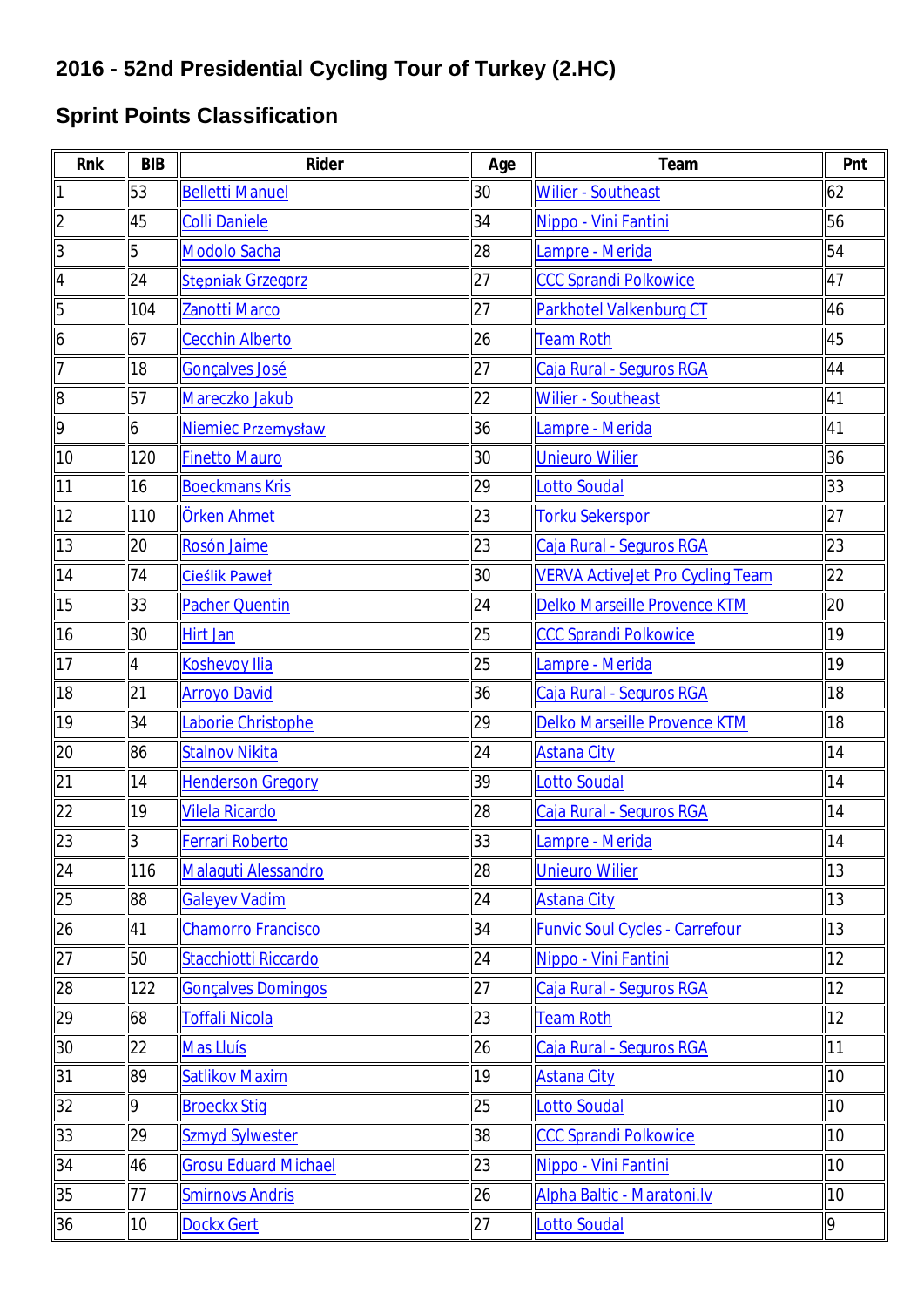| Rnk | <b>BIB</b> | Rider                  | Age | Team                           | Pnt            |
|-----|------------|------------------------|-----|--------------------------------|----------------|
| 37  | 118        | <b>Salvador Enrico</b> | 21  | <b>Unieuro Wilier</b>          | $\overline{8}$ |
| 38  | 27         | <b>Rebellin Davide</b> | 44  | <b>CCC Sprandi Polkowice</b>   | $\ 8$          |
| 39  | 11         | <b>Frison Frederik</b> | 23  | <b>Lotto Soudal</b>            | $\overline{8}$ |
| 40  | 36         | Di Grégorio Rémy       | 30  | Delko Marseille Provence KTM   | 7              |
| 41  | 13         | <b>Hansen Adam</b>     | 34  | Lotto Soudal                   | $\overline{6}$ |
| 42  | 102        | <b>Ockeloen Jasper</b> | 25  | Parkhotel Valkenburg CT        | $\overline{6}$ |
| 43  | 54         | <b>Bertazzo Liam</b>   | 24  | <b>Wilier - Southeast</b>      | $\overline{6}$ |
| 44  | 58         | <b>Zhupa Eugert</b>    | 26  | <b>Wilier - Southeast</b>      | $\sqrt{5}$     |
| 45  | 82         | <b>Akhmetov Galym</b>  | 21  | <b>Astana City</b>             | $\overline{4}$ |
| 46  | 61         | <b>Baldo Nicolas</b>   | 31  | <b>Team Roth</b>               | $\vert 4$      |
| 47  | 115        | Pedretti Giovanni      | 19  | <b>Unieuro Wilier</b>          | $\overline{4}$ |
| 48  | 119        | Carboni Giovanni       | 20  | <b>Unieuro Wilier</b>          | $\overline{3}$ |
| 49  | 65         | <b>Jaun Lukas</b>      | 24  | <b>Team Roth</b>               | 3              |
| 50  | 109        | <b>Akdilek Ahmet</b>   | 28  | <b>Torku Sekerspor</b>         | $\overline{3}$ |
| 51  | 92         | <b>Gaugl Florian</b>   | 25  | Team Hrinkow Advarics Cycleang | 3              |
| 52  | 95         | <b>Hrinkow Dominik</b> | 27  | Team Hrinkow Advarics Cycleang | $\overline{2}$ |
| 53  | 63         | Janorschke Grischa     | 28  | <b>Team Roth</b>               | $\overline{2}$ |
| 54  | 25         | <b>Taciak Mateusz</b>  | 31  | <b>CCC Sprandi Polkowice</b>   | 1              |
| 55  | 96         | Meier Alexander        | 24  | Team Hrinkow Advarics Cycleang | 1              |
| 56  | 108        | <b>Atalay Muhammed</b> | 26  | <b>Torku Sekerspor</b>         | 1              |
| 57  | 55         | <b>Draperi Matteo</b>  | 25  | <b>Wilier - Southeast</b>      | $\overline{1}$ |
| 58  | 78         | Sergis Kaspars         | 23  | Alpha Baltic - Maratoni.lv     | 1              |